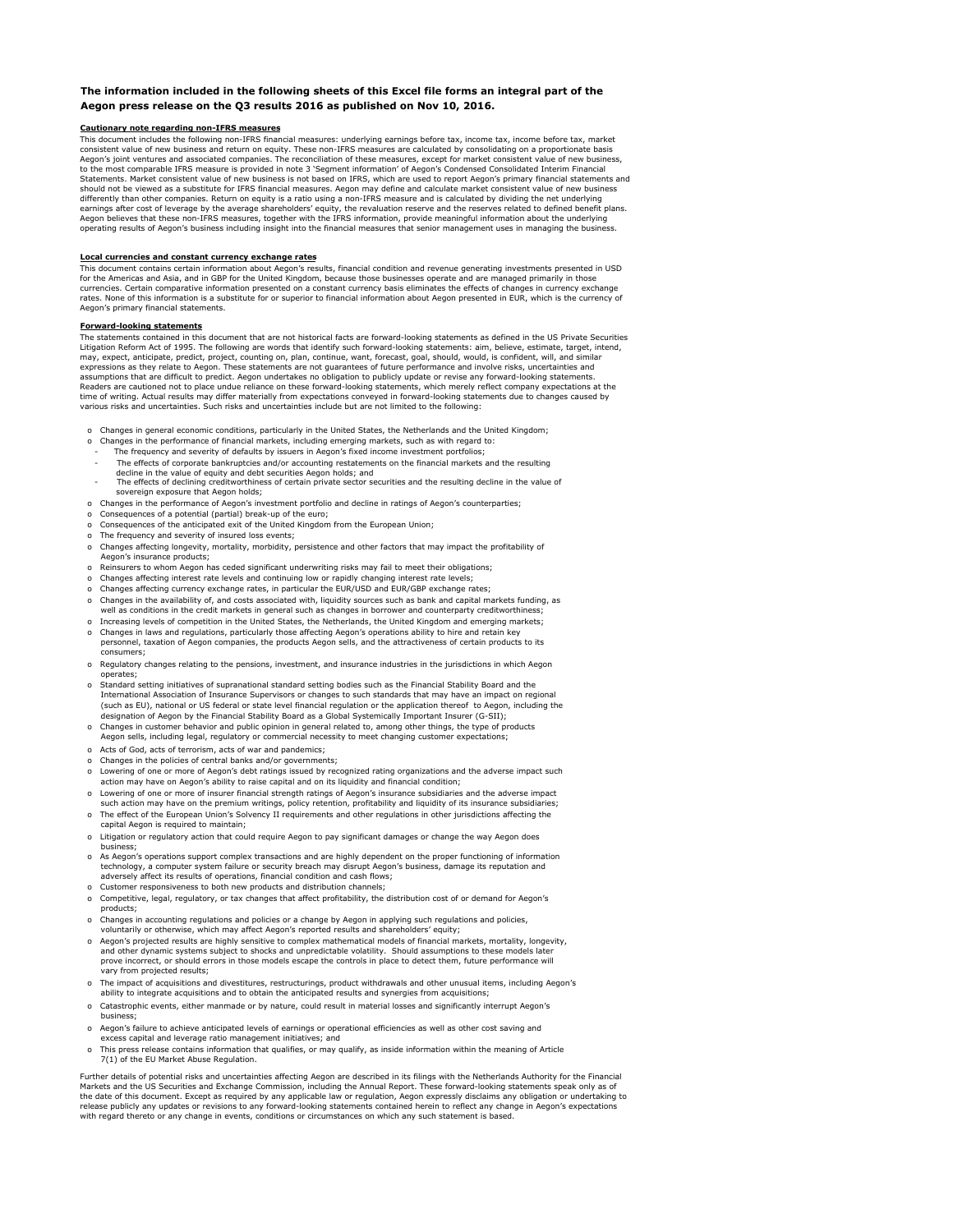| Key performance indicators              |                |         |         |                          |         |                          |                 |                 |               |
|-----------------------------------------|----------------|---------|---------|--------------------------|---------|--------------------------|-----------------|-----------------|---------------|
| 11b, 11c<br><b>EUR</b> millions         | Notes          | Q3 2016 | Q2 2016 | $\%$                     | Q3 2015 | $\frac{0}{0}$            | <b>YTD 2016</b> | <b>YTD 2015</b> | $\frac{0}{0}$ |
| Underlying earnings before tax *        | 1              | 461     | 435     | 6                        | 495     | (7)                      | 1,359           | 1,432           | (5)           |
| Net income / (loss)                     |                | 358     | (385)   | $\overline{\phantom{a}}$ | (551)   | $\overline{\phantom{a}}$ | 116             | 57              | 103           |
| <b>Sales</b>                            | $\overline{2}$ | 2,904   | 2,765   | 5                        | 2,564   | 13                       | 9,229           | 7,524           | 23            |
| Market consistent value of new business | 3              | 70      | 100     | (30)                     | 125     | (44)                     | 302             | 448             | (33)          |
| Return on equity                        | $\overline{4}$ | 7.7%    | 6.8%    | 14                       | 7.6%    | 2                        | 7.2%            | 7.2%            |               |

\* In Q3 2016 the results from actuarial assumption updates will be reported as part of 'Other income/(charges)'.

Previously, these impacts were reflected in underlying earnings or fair value items.

The comparative numbers have been updated to reflect this change.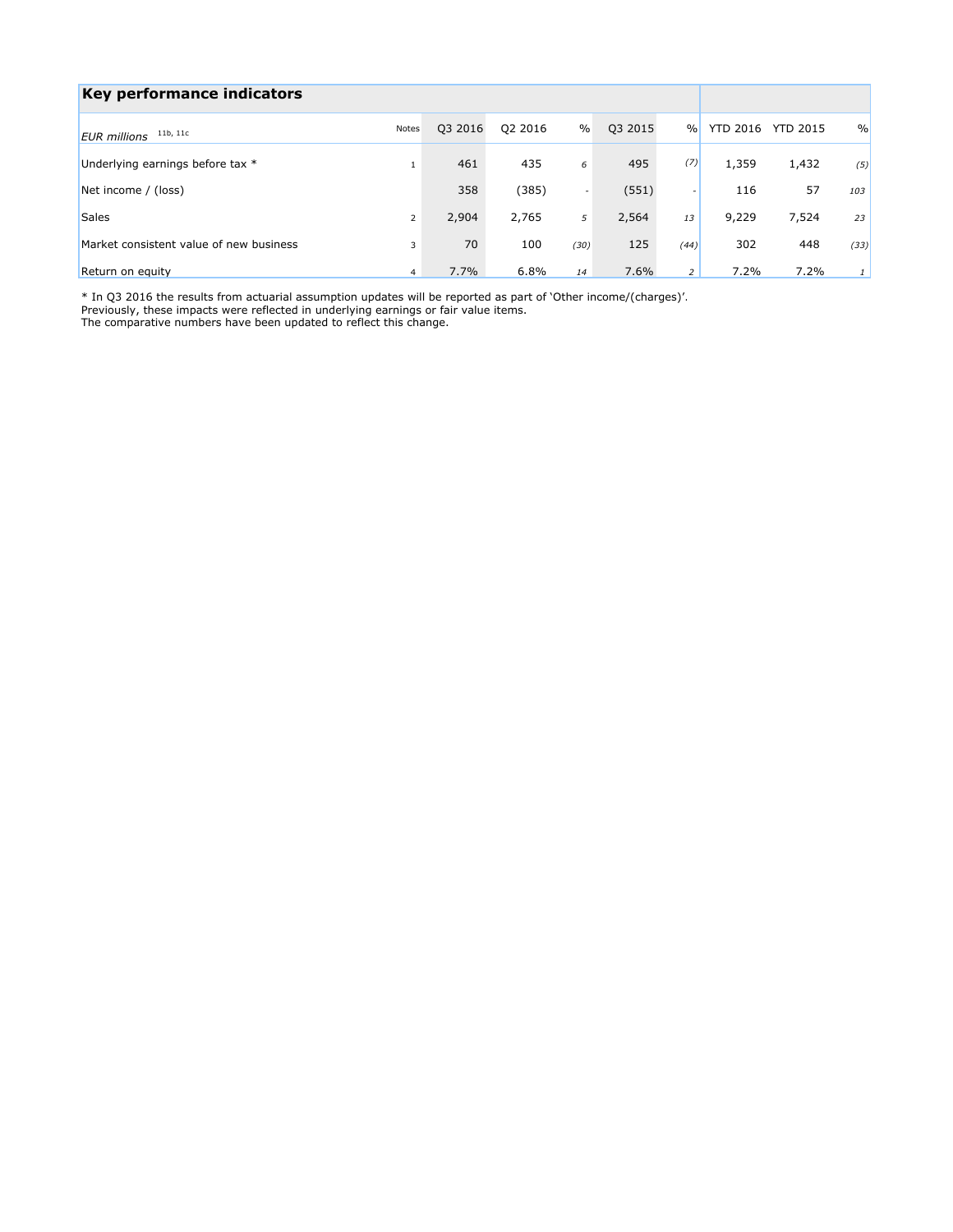| <b>Financial overview</b>                            |           |              |                          |         |                  |                 |                 |                |
|------------------------------------------------------|-----------|--------------|--------------------------|---------|------------------|-----------------|-----------------|----------------|
| <b>EUR</b> millions<br>Notes                         | Q3 2016   | Q2 2016      | $\frac{0}{0}$            | Q3 2015 | $\frac{0}{0}$    | <b>YTD 2016</b> | <b>YTD 2015</b> | $\frac{0}{0}$  |
| Underlying earnings before tax                       |           |              |                          |         |                  |                 |                 |                |
| Americas                                             | 307       | 270          | 14                       | 339     | (9)              | 860             | 986             | (13)           |
| Europe                                               | 151       | 160          | (6)                      | 137     | 11               | 481             | 417             | 15             |
| Asia                                                 | 6         | $\mathbf{1}$ | ÷.                       | 18      | (65)             | 8               | 17              | (55)           |
| Asset Management                                     | 32        | 37           | (12)                     | 40      | (19)             | 114             | 132             | (14)           |
| Holding and other                                    | (35)      | (33)         | (7)                      | (38)    | $\boldsymbol{s}$ | (105)           | (122)           | 14             |
| Underlying earnings before tax                       | 461       | 435          | 6                        | 495     | (7)              | 1,359           | 1,432           | (5)            |
| Fair value items                                     | 84        | (358)        | ÷,                       | (161)   |                  | (632)           | (612)           | (3)            |
| Realized gains / (losses) on investments             | 21        | 229          | (91)                     | 36      | (40)             | 305             | 288             | 6              |
| Net impairments                                      | 6         | (23)         | $\sim$                   | (12)    |                  | (53)            | (15)            |                |
| Other income / (charges)                             | (72)      | (656)        | 89                       | (988)   | 93               | (734)           | (999)           | 27             |
| Run-off businesses                                   | 8         | 18           | (55)                     | 35      | (76)             | 55              | 68              | (19)           |
| Income before tax                                    | 510       | (355)        | $\overline{\phantom{a}}$ | (595)   |                  | 300             | 161             | 87             |
| Income tax                                           | (152)     | (30)         | $\sim$                   | 44      |                  | (183)           | (103)           | (77)           |
| Net income / (loss)                                  | 358       | (385)        | $\overline{a}$           | (551)   | $\overline{a}$   | 116             | 57              | 103            |
| Net income / (loss) attributable to:                 |           |              |                          |         |                  |                 |                 |                |
| Equity holders of Aegon N.V.                         | 358       | (385)        |                          | (551)   |                  | 116             | 57              | 105            |
| Net underlying earnings                              | 349       | 312          | 12                       | 387     | (10)             | 1,012           | 1,100           | (8)            |
| Commissions and expenses                             | 1,638     | 1,589        | $\mathfrak{Z}$           | 1,540   | 6                | 4,971           | 5,072           | (2)            |
| of which operating expenses                          | 900<br>9  | 926          | (3)                      | 912     | (1)              | 2,786           | 2,737           | $\overline{2}$ |
| <b>New life sales</b>                                |           |              |                          |         |                  |                 |                 |                |
| Life single premiums                                 | 479       | 489          | (2)                      | 686     | (30)             | 1,578           | 2,262           | (30)           |
| Life recurring premiums annualized                   | 171       | 195          | (12)                     | 190     | (10)             | 571             | 605             | (6)            |
| Total recurring plus 1/10 single                     | 219       | 244          | (10)                     | 259     | (15)             | 729             | 832             | (12)           |
|                                                      |           |              |                          |         |                  |                 |                 |                |
| <b>New life sales</b>                                | 10<br>127 | 138          |                          | 148     |                  | 409             | 447             |                |
| Americas                                             | 64        | 75           | (8)                      | 69      | (14)             | 224             | 238             | (8)            |
| Europe                                               | 28        | 31           | (14)                     | 42      | (6)              | 96              | 147             | (6)            |
| Asia<br>Total recurring plus 1/10 single             | 219       | 244          | (9)<br>(10)              | 259     | (33)<br>(15)     | 729             | 832             | (34)<br>(12)   |
|                                                      |           |              |                          |         |                  |                 |                 |                |
| New premium production accident and health insurance | 198       | 199          | $\sim$                   | 212     | (6)              | 658             | 747             | (12)           |
| New premium production general insurance             | 20        | 27           | (25)                     | 18      | 14               | 71              | 59              | 20             |
| Gross deposits (on and off balance)                  | 10        |              |                          |         |                  |                 |                 |                |
| Americas                                             | 9,375     | 9,265        | $\mathbf{1}$             | 7,868   | 19               | 32,112          | 28,488          | 13             |
| Europe                                               | 2,769     | 3,088        | (10)                     | 2,595   | $\overline{z}$   | 9,298           | 8,381           | 11             |
| Asia                                                 | 83        | 94           | (12)                     | 52      | 60               | 250             | 345             | (28)           |
| Asset Management                                     | 12,442    | 10,506       | 18                       | 10,240  | 22               | 36,040          | 21,643          | 67             |
| <b>Total gross deposits</b>                          | 24,669    | 22,953       | $\overline{\phantom{a}}$ | 20,756  | 19               | 77,700          | 58,857          | 32             |
| Net deposits (on and off balance)                    | 10        |              |                          |         |                  |                 |                 |                |
| Americas                                             | (3,711)   | (56)         | ÷,                       | 711     | ٠                | 1,058           | 7,028           | (85)           |
| Europe                                               | (41)      | 159          | ÷.                       | (190)   | 79               | 849             | 527             | 61             |
| Asia                                                 | 69        | 80           | (14)                     | 40      | 72               | 208             | 303             | (31)           |
| Asset Management                                     | 1,380     | 1,046        | 32                       | 3,505   | (61)             | 4,666           | 6,574           | (29)           |
| Total net deposits excluding run-off businesses      | (2,303)   | 1,229        | $\overline{a}$           | 4,065   |                  | 6,781           | 14,432          | (53)           |
| Run-off businesses                                   | (237)     | (103)        | (129)                    | (294)   | 20               | (580)           | (618)           | 6              |
| Total net deposits / (outflows)                      | (2,539)   | 1,125        |                          | 3,771   |                  | 6,201           | 13,814          | (55)           |

| Revenue-generating investments |  |
|--------------------------------|--|
|--------------------------------|--|

|                                             | Sep. 30, | Jun. 30, |               | Dec. 31, |                |
|---------------------------------------------|----------|----------|---------------|----------|----------------|
|                                             | 2016     | 2016     | $\frac{0}{0}$ | 2015     | $\frac{9}{6}$  |
| Revenue-generating investments (total)      | 723,485  | 716,746  |               | 710,458  | 2 <sup>1</sup> |
| Investments general account                 | 159,053  | 159,933  | (1)           | 160,792  | (1)            |
| Investments for account of policyholders    | 197,493  | 194,512  |               | 200,226  | (1)            |
| Off balance sheet investments third parties | 366,939  | 362,301  |               | 349,440  | 5 <sup>1</sup> |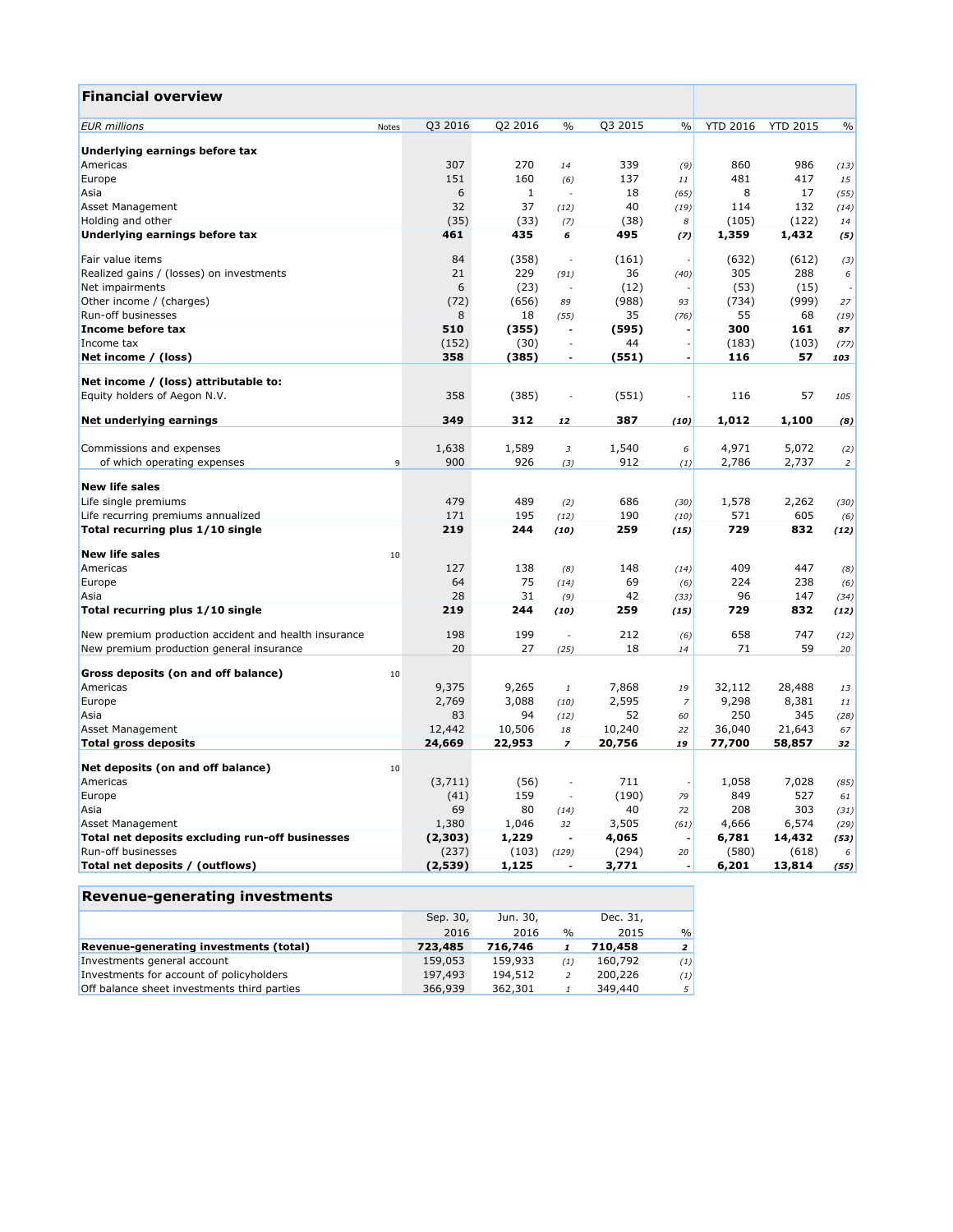| Financial overview, Q3 2016 geographically         |          |                          |                          |                          |                          |       |
|----------------------------------------------------|----------|--------------------------|--------------------------|--------------------------|--------------------------|-------|
|                                                    |          |                          |                          |                          | Holding,                 |       |
|                                                    |          |                          |                          |                          | other                    |       |
|                                                    |          |                          |                          | Asset                    | activities &             |       |
| <b>EUR</b> millions                                | Americas | Europe                   | Asia                     | Management eliminations  |                          | Total |
| Underlying earnings before tax by line of business |          |                          |                          |                          |                          |       |
| Life                                               | 68       | 99                       | 11                       |                          | $\overline{\phantom{a}}$ | 178   |
| Individual savings and retirement products         | 145      | $\overline{\phantom{a}}$ | (4)                      |                          | $\overline{\phantom{a}}$ | 142   |
| Pensions                                           | 93       | 43                       | $\overline{\phantom{0}}$ |                          |                          | 136   |
| Non-life                                           |          | 3                        |                          |                          |                          | 3     |
| Asset Management                                   |          | $\overline{\phantom{a}}$ | $\overline{\phantom{a}}$ | 32                       |                          | 32    |
| Other                                              |          | 7                        | (1)                      |                          | (35)                     | (30)  |
| Underlying earnings before tax                     | 307      | 151                      | 6                        | 32                       | (35)                     | 461   |
| Fair value items                                   | 32       | 49                       | 6                        | -                        | (3)                      | 84    |
| Realized gains / (losses) on investments           | (31)     | 49                       | 2                        | 2                        |                          | 21    |
| Net impairments                                    | 12       | (6)                      |                          | -                        |                          | 6     |
| Other income / (charges)                           | (109)    | 52                       | (5)                      | $\overline{\phantom{a}}$ | (9)                      | (72)  |
| Run-off businesses                                 | 8        |                          |                          |                          |                          | 8     |
| Income before tax                                  | 218      | 296                      | 9                        | 34                       | (48)                     | 510   |
| Income tax                                         | (82)     | (68)                     | (4)                      | (11)                     | 13                       | (152) |
| Net income / (loss)                                | 136      | 228                      | 5                        | 23                       | (35)                     | 358   |
| Net underlying earnings                            | 221      | 132                      |                          | 22                       | (25)                     | 349   |

| <b>Employee numbers</b>                                              |                  |                  |                  |
|----------------------------------------------------------------------|------------------|------------------|------------------|
|                                                                      | Sep. 30,<br>2016 | Jun. 30,<br>2016 | Dec. 31,<br>2015 |
| <b>Employees</b>                                                     | 29,732           | 29,425           | 31,530           |
| of which Aegon's share of employees in joint ventures and associates | 6,121            | 5,893            | 7.499            |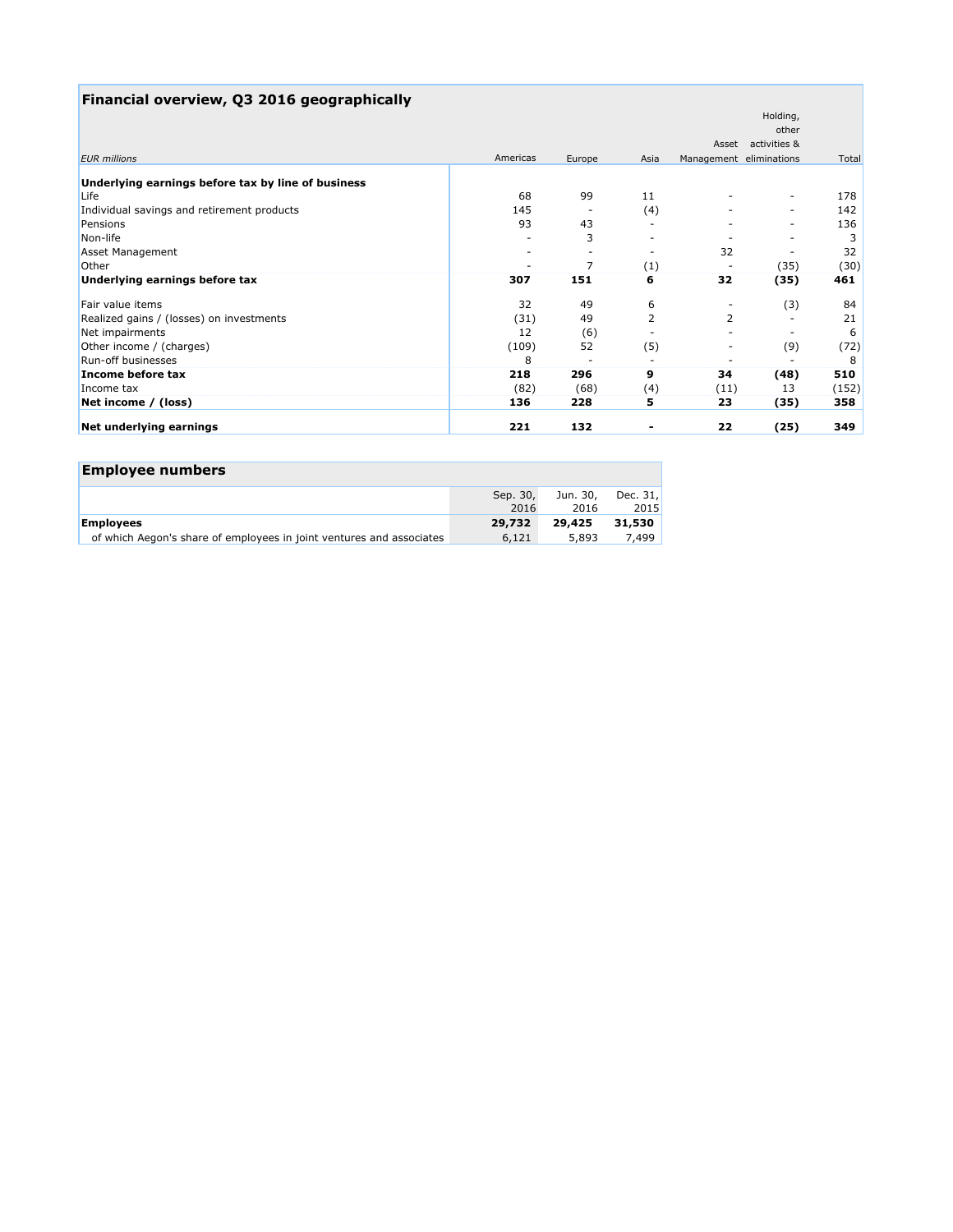| Americas                                                |       |              |                |                          |                |                          |                 |                 |                         |
|---------------------------------------------------------|-------|--------------|----------------|--------------------------|----------------|--------------------------|-----------------|-----------------|-------------------------|
| <b>USD</b> millions                                     | Notes | Q3 2016      | Q2 2016        | $\%$                     | Q3 2015        | $\frac{0}{0}$            | <b>YTD 2016</b> | <b>YTD 2015</b> | $\frac{0}{0}$           |
| Underlying earnings before tax by line of business      |       |              |                |                          |                |                          |                 |                 |                         |
| Life                                                    |       | 6            | 39             | (83)                     | 85             | (92)                     | 92              | 154             | (40)                    |
| Accident & Health                                       |       | 67           | 20             | ÷,                       | 33             | 105                      | 131             | 128             | $\overline{2}$          |
| <b>Retirement Plans</b>                                 |       | 80           | 69             | 16                       | 67             | 19                       | 203             | 207             | (2)                     |
| <b>Mutual Funds</b>                                     |       | 13           | 12             | 14                       | 13             | $\overline{4}$           | 35              | 34              | $\overline{\mathbf{3}}$ |
| Variable Annuities                                      |       | 110          | 97             | 13                       | 106            | $\overline{4}$           | 289             | 390             | (26)                    |
| <b>Fixed Annuities</b>                                  |       | 40           | 45             | (11)                     | 47             | (14)                     | 137             | 112             | 23                      |
| <b>Stable Value Solutions</b>                           |       | 24           | 24             | $\it 1$                  | 25             | (5)                      | 72              | 76              | (6)                     |
| Latin America                                           |       | 1            |                |                          | $\mathbf{1}$   | 16                       | 1               |                 |                         |
| Underlying earnings before tax                          |       | 342          | 305            | 12                       | 377            | (9)                      | 960             | 1,100           | (13)                    |
| Fair value items                                        |       | 35           | (122)          |                          | (277)          |                          | (329)           | (699)           | 53                      |
| Realized gains / (losses) on investments                |       | (35)         | 5              |                          | 2              |                          | 6               | (58)            |                         |
| Net impairments                                         |       | 13           | (17)           | $\overline{\phantom{a}}$ | (6)            |                          | (39)            |                 |                         |
| Other income / (charges)                                |       | (121)        | 45             | Ĭ.                       | (1,007)        | 88                       | (82)            | (1,007)         | 92                      |
| Run-off businesses                                      |       | 9            | 21             | (56)                     | 39             | (76)                     | 61              | 75              | (19)                    |
| Income before tax                                       |       | 244          | 236            | з                        | (872)          |                          | 577             | (590)           |                         |
| Income tax                                              |       | (92)         | (44)           | (109)                    | 76             |                          | (128)           | 54              |                         |
| Net income / (loss)                                     |       | 152          | 192            | (21)                     | (796)          | $\overline{\phantom{a}}$ | 448             | (536)           | $\tilde{\phantom{a}}$   |
| Net underlying earnings                                 |       | 246          | 223            | 10                       | 297            | (17)                     | 702             | 840             | (16)                    |
| Commissions and expenses                                |       | 1,122        | 1,060          | 6                        | 944            | 19                       | 3,359           | 3,264           | $\boldsymbol{\beta}$    |
| of which operating expenses                             |       | 430          | 450            | (4)                      | 468            | (8)                      | 1,358           | 1,371           | (1)                     |
|                                                         |       |              |                |                          |                |                          |                 |                 |                         |
| <b>New life sales</b>                                   | 10    |              |                |                          |                |                          |                 |                 |                         |
| Life single premiums                                    |       | 28           | 31             | (11)                     | 33             | (17)                     | 89              | 111             | (20)                    |
| Life recurring premiums annualized                      |       | 139          | 153            | (9)                      | 162            | (14)                     | 447             | 487             | (8)                     |
| Total recurring plus 1/10 single                        |       | 142          | 156            | (9)                      | 165            | (14)                     | 456             | 498             | (8)                     |
| Life                                                    |       | 127          | 144            | (12)                     | 154            | (17)                     | 421             | 465             | (9)                     |
| Latin America                                           |       | 15           | 12             | 28                       | 11             | 32                       | 36              | 33              | 6                       |
| Total recurring plus 1/10 single                        |       | 142          | 156            | (9)                      | 165            | (14)                     | 456             | 498             | (8)                     |
| New premium production accident and health insurance    |       | 211          | 211            | ÷.                       | 221            | (5)                      | 693             | 787             | (12)                    |
| Gross deposits (on and off balance) by line of business | 10    |              |                |                          |                |                          |                 |                 |                         |
| Life                                                    |       | 1            | 2              | (36)                     | 2              | (6)                      | 6               | 5               | 17                      |
| <b>Retirement Plans</b>                                 |       | 8,159        | 8,073          | $\it 1$                  | 5,648          | 44                       | 28,026          | 21,506          | 30                      |
| <b>Mutual Funds</b>                                     |       | 1,153        | 1,246          | (7)                      | 1,228          | (6)                      | 4,171           | 3,759           | $11\,$                  |
| Variable Annuities                                      |       | 1,078        | 1,139          | (5)                      | 1,806          | (40)                     | 3,429           | 6,272           | (45)                    |
| <b>Fixed Annuities</b>                                  |       | 71           | 61             | 16                       | 63             | 13                       | 199             | 213             | (6)                     |
| Latin America                                           |       | 3            | $\overline{2}$ | 44                       | 3              | 17                       | $\overline{7}$  | 9               | (15)                    |
| <b>Total gross deposits</b>                             |       | 10,466       | 10,524         | (1)                      | 8,749          | 20                       | 35,840          | 31,764          | 13                      |
| Net deposits (on and off balance) by line of business   | 10    |              |                |                          |                |                          |                 |                 |                         |
| Life                                                    |       | (15)         | (11)           | (41)                     | (9)            | (74)                     | (34)            | (30)            | (11)                    |
| <b>Retirement Plans</b>                                 |       | (3,883)      | 181            | $\overline{\phantom{a}}$ | 622            |                          | 1,547           | 7,274           | (79)                    |
| <b>Mutual Funds</b>                                     |       | 87           | 103            | (16)                     | $\overline{2}$ |                          | 456             | (47)            |                         |
| Variable Annuities                                      |       | (56)         | 58             | J,                       | 565            |                          | 167             | 1,954           | (91)                    |
| <b>Fixed Annuities</b>                                  |       | (274)        | (328)          | 17                       | (395)          | 31                       | (956)           | (1, 312)        | 27                      |
| Latin America                                           |       | $\mathbf{1}$ | $\sim$         | 160                      | (1)            |                          | 2               | (1)             |                         |
| Total net deposits excluding run-off businesses         |       | (4, 141)     | з              | ÷.                       | 785            |                          | 1,181           | 7,836           | (85)                    |
| Run-off businesses                                      |       | (264)        | (119)          | (123)                    | (328)          | 19                       | (647)           | (689)           | 6                       |
| Total net deposits / (outflows)                         |       | (4, 405)     | (115)          |                          | 457            |                          | 534             | 7,147           | (93)                    |
|                                                         |       |              |                |                          |                |                          |                 |                 |                         |

# **Revenue-generating investments**

|                                             | Sep. 30, | Jun. 30, |               | Dec. 31, |                |
|---------------------------------------------|----------|----------|---------------|----------|----------------|
|                                             | 2016     | 2016     | $\frac{0}{0}$ | 2015     | $\frac{0}{0}$  |
| Revenue-generating investments (total)      | 471,120  | 463,231  |               | 436,136  | 8              |
| Investments general account                 | 105,096  | 104,495  |               | 95,182   | 10             |
| Investments for account of policyholders    | 114,337  | 111,440  |               | 109,894  | $\overline{4}$ |
| Off balance sheet investments third parties | 251,687  | 247.297  |               | 231,060  | 9              |
|                                             |          |          |               |          |                |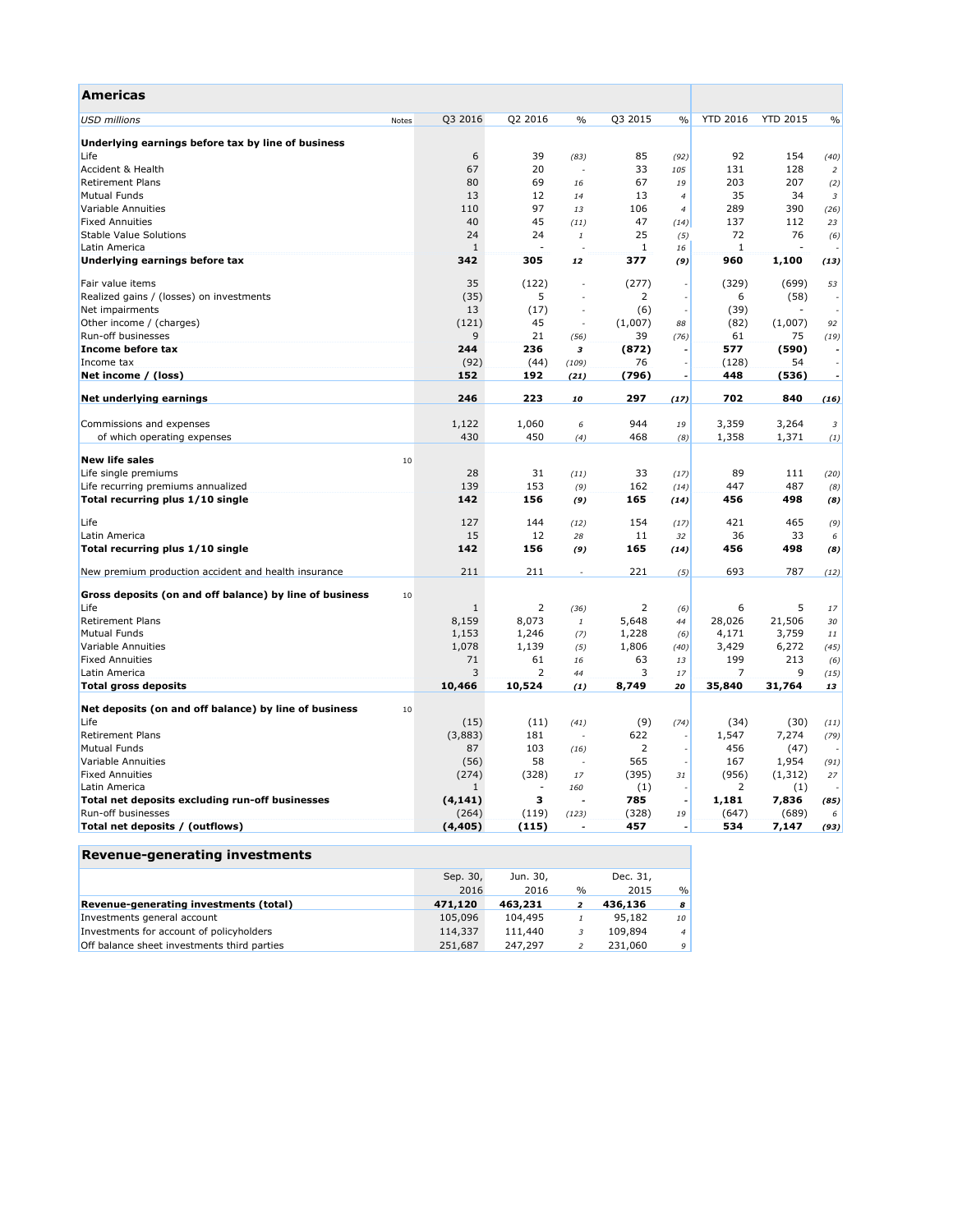| <b>Europe</b>                                        |                |         |                |                |                          |                 |                 |                |
|------------------------------------------------------|----------------|---------|----------------|----------------|--------------------------|-----------------|-----------------|----------------|
| <b>EUR</b> millions<br>Notes                         | Q3 2016        | Q2 2016 | $\frac{0}{0}$  | Q3 2015        | $\frac{0}{0}$            | <b>YTD 2016</b> | <b>YTD 2015</b> | $\frac{0}{0}$  |
| Underlying earnings before tax                       |                |         |                |                |                          |                 |                 |                |
| The Netherlands                                      | 133            | 138     | (4)            | 135            | (1)                      | 400             | 402             | (1)            |
| United Kingdom                                       | 5              | 7       | (36)           | (10)           |                          | 35              | (18)            |                |
| Central & Eastern Europe                             | 12             | 14      | (14)           | 8              | 49                       | 41              | 23              | 76             |
| Spain & Portugal                                     | $1\,$          |         | $\sim$         | 3              | (64)                     | 5               | 10              | (52)           |
| Underlying earnings before tax                       | 151            | 160     | (6)            | 137            | 11                       | 481             | 417             | 15             |
| Fair value items                                     | 49             | (190)   | ÷,             | 87             | (43)                     | (212)           | 81              |                |
| Realized gains / (losses) on investments             | 49             | 223     | (78)           | 32             | 53                       | 290             | 332             | (13)           |
| Net impairments                                      | (6)            | (4)     | (30)           | (6)            | 11                       | (10)            | (15)            | 35             |
| Other income / (charges)                             | 52<br>5        | (701)   | $\sim$         | (42)           |                          | (648)           | (53)            |                |
| Income before tax                                    | 296            | (512)   | $\overline{a}$ | 208            | 42                       | (100)           | 762             | $\overline{a}$ |
| Income tax                                           | (68)           | 6       |                | (34)           | (97)                     | (79)            | (162)           | 51             |
| Net income / (loss)                                  | 228            | (506)   | ٠              | 174            | 31                       | (179)           | 600             |                |
| Net income / (loss) attributable to:                 |                |         |                |                |                          |                 |                 |                |
| Equity holders of Aegon N.V.                         | 228            | (506)   |                | 174            | 31                       | (179)           | 600             |                |
| Net underlying earnings                              | 132            | 117     | 12             | 107            | 23                       | 387             | 334             | 16             |
| Commissions and expenses                             | 497            | 522     |                | 560            |                          | 1,563           | 1,773           |                |
| of which operating expenses                          | 354            | 369     | (5)            | 341            | (11)<br>$\overline{4}$   | 1,083           | 1,054           | (12)<br>3      |
|                                                      |                |         | (4)            |                |                          |                 |                 |                |
| <b>New life sales</b><br>6, 10                       |                |         |                |                |                          |                 |                 |                |
| Life single premiums                                 | 285            | 256     | 11             | 310            | (8)                      | 894             | 972             | (8)            |
| Life recurring premiums annualized                   | 36             | 49      | (27)           | 38             | (5)                      | 135             | 141             | (5)            |
| Total recurring plus 1/10 single                     | 64             | 75      | (14)           | 69             | (6)                      | 224             | 238             | (6)            |
| Life                                                 | 50             | 59      | (15)           | 50             | (2)                      | 167             | 177             | (5)            |
| Pensions                                             | 15             | 16      | (10)           | 18             | (20)                     | 57              | 62              | (8)            |
| Total recurring plus 1/10 single                     | 64             | 75      | (14)           | 69             | (6)                      | 224             | 238             | (6)            |
| The Netherlands                                      | 21             | 23      | (9)            | 24             | (13)                     | 83              | 87              | (4)            |
| United Kingdom                                       | 18             | 20      | (8)            | 18             | $\overline{2}$           | 56              | 54              | $\overline{4}$ |
| Central & Eastern Europe                             | 17             | 21      | (17)           | 19             | (7)                      | 57              | 69              | (16)           |
| Spain & Portugal                                     | $\overline{7}$ | 11      | (29)           | 8              | (2)                      | 28              | 30              | (6)            |
| Total recurring plus 1/10 single                     | 64             | 75      | (14)           | 69             | (6)                      | 224             | 238             | (6)            |
| New premium production accident and health insurance | 5              | 9       | (43)           | $\overline{4}$ | 19                       | 24              | 19              | 27             |
| New premium production general insurance             | 20             | 27      | (25)           | 18             | 14                       | 71              | 59              | 20             |
| Gross deposits (on and off balance)<br>10            |                |         |                |                |                          |                 |                 |                |
| The Netherlands                                      | 1,417          | 1,511   | (6)            | 1,000          | 42                       | 4,784           | 3,679           | 30             |
| United Kingdom                                       | 1,280          | 1,506   | (15)           | 1,536          | (17)                     | 4,305           | 4,525           | (5)            |
| Central & Eastern Europe                             | 65             | 64      | $\it 1$        | 57             | 15                       | 191             | 165             | 15             |
| Spain & Portugal                                     | 7              | 6       | 14             | 3              | 139                      | 18              | 12              | 45             |
| <b>Total gross deposits</b>                          | 2,769          | 3,088   | (10)           | 2,595          | $\overline{\phantom{a}}$ | 9,298           | 8,381           | 11             |
| Net deposits (on and off balance)<br>10              |                |         |                |                |                          |                 |                 |                |
| The Netherlands                                      | 289            | 445     | (35)           | 230            | 25                       | 1,516           | 1,381           | 10             |
| United Kingdom                                       | (381)          | (328)   | (16)           | (438)          | 13                       | (802)           | (862)           | $\overline{z}$ |
| Central & Eastern Europe                             | 46             | 39      | 19             | 17             | 176                      | 125             | 4               |                |
| Spain & Portugal                                     | 5              | 3       | 42             | $\mathbf{1}$   |                          | 10              | 5               | 121            |
| Total net deposits / (outflows)                      | (41)           | 159     | $\overline{a}$ | (190)          | 79                       | 849             | 527             | 61             |
|                                                      |                |         |                |                |                          |                 |                 |                |

# **Revenue-generating investments**

|                                             | Sep. 30, | Jun. 30, |               | Dec. 31, |      |
|---------------------------------------------|----------|----------|---------------|----------|------|
|                                             | 2016     | 2016     | $\frac{0}{0}$ | 2015     | $\%$ |
| Revenue-generating investments (total)      | 165,194  | 163,352  |               | 175,687  | (6)  |
| Investments general account                 | 60,265   | 60,661   | (1)           | 68,459   | (12) |
| Investments for account of policyholders    | 95,757   | 94,211   | 2             | 99,070   | (3)  |
| Off balance sheet investments third parties | 9,172    | 8,480    | 8             | 8,158    | 12   |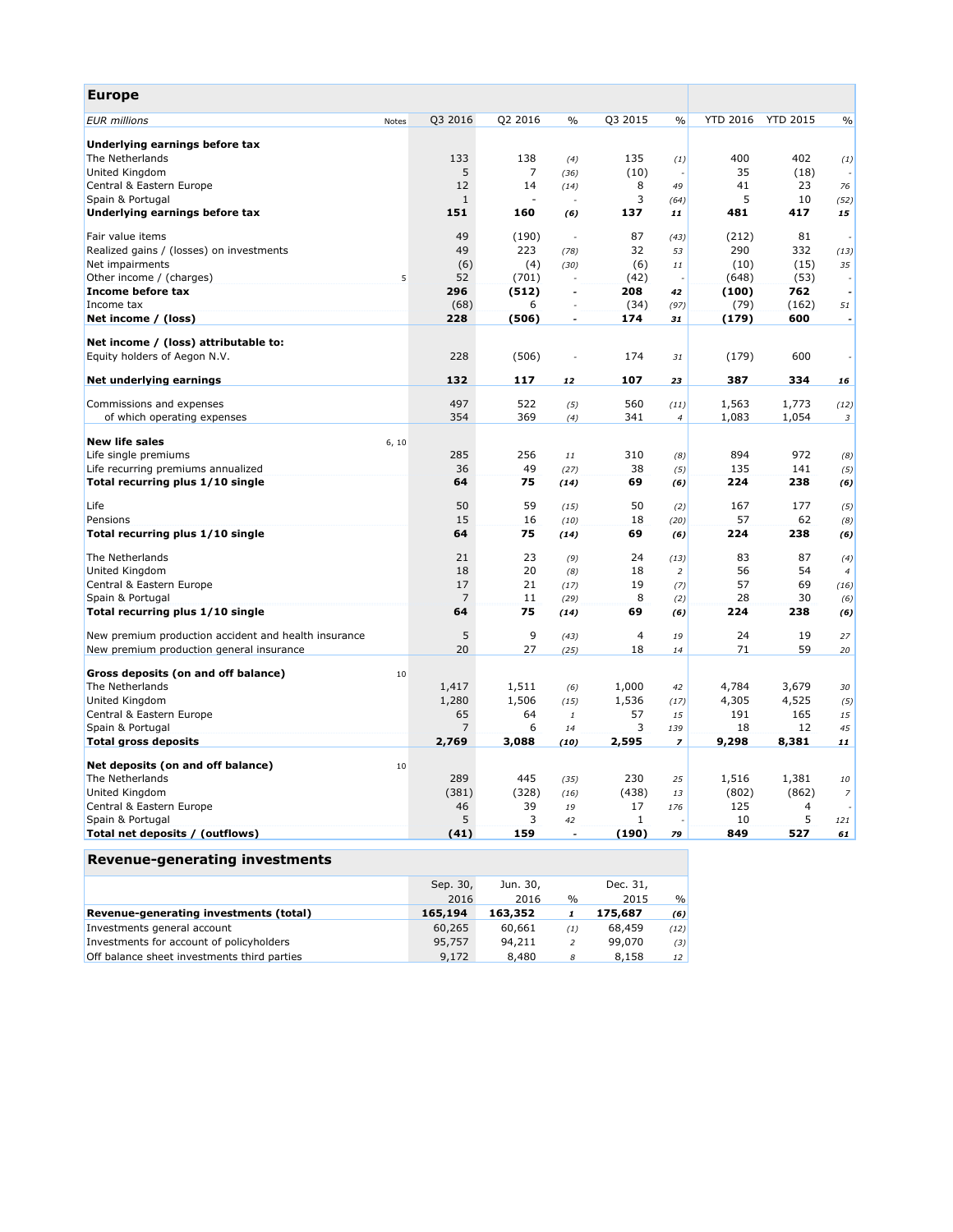| <b>Europe Segments</b>                   |   |                    |         |              |          |              |  |
|------------------------------------------|---|--------------------|---------|--------------|----------|--------------|--|
|                                          |   |                    |         | Central &    |          |              |  |
|                                          |   | The                | United  | Eastern      | Spain &  |              |  |
| <b>EUR</b> millions                      |   | <b>Netherlands</b> | Kingdom | Europe       | Portugal | Europe       |  |
| 2016 03                                  |   |                    |         |              |          |              |  |
| Underlying earnings before tax           |   |                    |         |              |          |              |  |
| geographically by line of business       |   |                    |         |              |          |              |  |
| Life                                     |   | 85                 | 6       | 10           | (2)      | 99           |  |
| Pensions                                 |   | 42                 | (1)     | 2            |          | 43           |  |
| Non-life                                 |   | (1)                |         |              | 4        | 3            |  |
| Other                                    |   | 7                  |         |              |          | 7            |  |
| Underlying earnings before tax           |   | 133                | 5       | $12$         | 1        | 151          |  |
| Fair value items                         |   | 54                 | (4)     |              |          | 49           |  |
| Realized gains / (losses) on investments |   | 31                 | 17      | $\mathbf{1}$ |          | 49           |  |
| Impairment charges                       |   | (7)                |         |              |          | (7)          |  |
| Impairment reversals                     |   | $\mathbf{1}$       |         |              |          | $\mathbf{1}$ |  |
| Other income / (charges)                 | 5 | 30                 | 22      |              |          | 52           |  |
| Income / (loss) before tax               |   | 241                | 39      | 14           | 1        | 296          |  |
| Income tax (expense) / benefit           |   | (53)               | (9)     | (3)          | (2)      | (68)         |  |
| Net income / (loss)                      |   | 188                | 30      | 11           | (1)      | 228          |  |
| Net income / (loss) attributable to:     |   |                    |         |              |          |              |  |
| Equity holders of Aegon N.V.             |   | 188                | 30      | 11           | (1)      | 228          |  |
| Net underlying earnings                  |   | 102                | 21      | 10           | (1)      | 132          |  |
| Commissions and expenses                 |   | 234                | 165     | 58           | 40       | 497          |  |
| of which operating expenses              |   | 202                | 98      | 33           | 21       | 354          |  |
|                                          |   |                    |         | Central &    |          |              |  |

| <b>EUR</b> millions                      | The<br>Netherlands | United<br>Kingdom        | cenuar ox<br>Eastern<br>Europe | Spain &<br>Portugal      | Europe |
|------------------------------------------|--------------------|--------------------------|--------------------------------|--------------------------|--------|
|                                          |                    |                          |                                |                          |        |
| 2015 03                                  |                    |                          |                                |                          |        |
| Underlying earnings before tax           |                    |                          |                                |                          |        |
| geographically by line of business       |                    |                          |                                |                          |        |
| Life                                     | 81                 | 15                       | 6                              |                          | 101    |
| Pensions                                 | 47                 | (24)                     | 3                              |                          | 25     |
| Non-life                                 | 1                  |                          | (1)                            | 3                        | 4      |
| Other                                    | 6                  | $\overline{\phantom{a}}$ |                                | $\overline{\phantom{a}}$ | 6      |
| Underlying earnings before tax           | 135                | (10)                     | 8                              | 3                        | 137    |
| Fair value items                         | 44                 | 44                       |                                |                          | 87     |
| Realized gains / (losses) on investments | 32                 | 1                        |                                |                          | 32     |
| Impairment charges                       | (6)                |                          | (1)                            |                          | (7)    |
| Impairment reversals                     | $\mathbf{1}$       |                          |                                |                          | 1      |
| Other income / (charges)                 | (44)<br>5          | 3                        |                                |                          | (42)   |
| Income / (loss) before tax               | 160                | 38                       | $\overline{ }$                 | 3                        | 208    |
| Income tax (expense) / benefit           | (34)               | 3                        | (2)                            | (1)                      | (34)   |
| Net income / (loss)                      | 126                | 41                       | 5                              | 2                        | 174    |
| Net income / (loss) attributable to:     |                    |                          |                                |                          |        |
| Equity holders of Aegon N.V.             | 126                | 41                       | 5                              | $\overline{2}$           | 174    |
| Net underlying earnings                  | 104                | (6)                      | 6                              | $\overline{2}$           | 107    |
| Commissions and expenses                 | 243                | 224                      | 59                             | 34                       | 560    |
| of which operating expenses              | 193                | 98                       | 33                             | 17                       | 341    |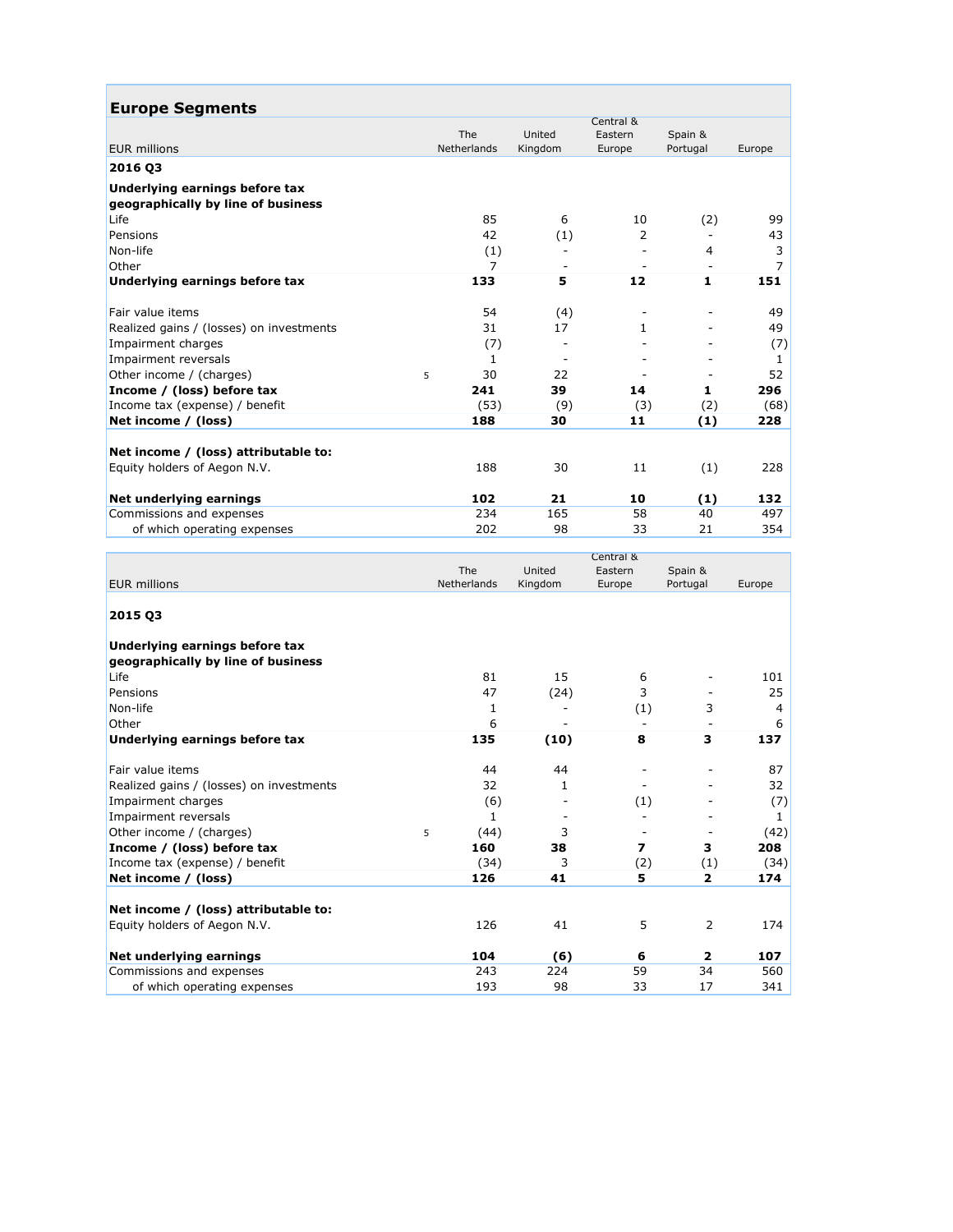| Asia                                                 |       |                          |                          |                          |                          |                          |                 |                          |               |
|------------------------------------------------------|-------|--------------------------|--------------------------|--------------------------|--------------------------|--------------------------|-----------------|--------------------------|---------------|
| <b>USD millions</b>                                  | Notes | Q3 2016                  | Q2 2016                  | $\frac{0}{0}$            | Q3 2015                  | $\frac{0}{0}$            | <b>YTD 2016</b> | <b>YTD 2015</b>          | $\frac{0}{0}$ |
| Underlying earnings before tax by line of business   |       |                          |                          |                          |                          |                          |                 |                          |               |
| High net worth businesses                            |       | 14                       | 10                       | 37                       | 24                       | (40)                     | 38              | 38                       | 1             |
| Aegon Direct & Affinity Marketing Services           |       |                          | $\overline{2}$           | (80)                     | 3                        | (90)                     |                 | 4                        | (90)          |
| Stategic partnerships                                |       | (7)                      | (11)                     | 31                       | (7)                      | (8)                      | (30)            | (22)                     | (32)          |
| Underlying earnings before tax                       |       | $\overline{\mathbf{z}}$  | 1                        | $\overline{\phantom{a}}$ | 20                       | (65)                     | 9               | 19                       | (55)          |
| Fair value items                                     |       | $\overline{7}$           | (8)                      | $\overline{\phantom{a}}$ | (3)                      |                          | 2               | $\mathbf{1}$             | 45            |
| Realized gains / (losses) on investments             |       | 2                        | $\mathbf{1}$             | 19                       | 1                        | 28                       | $\overline{7}$  | $\overline{7}$           | 11            |
| Net impairments                                      |       | $\overline{\phantom{a}}$ | $\overline{\phantom{a}}$ | 39                       | $\overline{\phantom{a}}$ |                          | (1)             | $\overline{\phantom{a}}$ |               |
| Other income / (charges)                             |       | (6)                      | $\sim$                   | ÷,                       | (48)                     | 88                       | (6)             | (48)                     | 88            |
| Income before tax                                    |       | 10                       | (6)                      | $\overline{\phantom{a}}$ | (29)                     | ٠                        | 11              | (21)                     | ٠             |
| Income tax                                           |       | (4)                      | (6)                      | 29                       | $\overline{7}$           |                          | (15)            | (3)                      |               |
| Net income / (loss)                                  |       | 6                        | (12)                     | $\overline{\phantom{a}}$ | (22)                     | $\overline{\phantom{a}}$ | (4)             | (24)                     | 84            |
| Net underlying earnings                              |       | $\overline{\phantom{a}}$ | (4)                      | $\overline{\phantom{a}}$ | 9                        | (99)                     | (8)             | (1)                      |               |
|                                                      |       |                          |                          |                          |                          |                          |                 |                          |               |
| Commissions and expenses                             |       | 64                       | 63                       | $\it 1$                  | 74                       | (13)                     | 192             | 213                      | (10)          |
| of which operating expenses                          |       | 38                       | 40                       | (4)                      | 30                       | 26                       | 121             | 107                      | 13            |
| <b>New life sales</b>                                | 10    |                          |                          |                          |                          |                          |                 |                          |               |
| Life single premiums                                 |       | 189                      | 233                      | (19)                     | 386                      | (51)                     | 675             | 1,328                    | (49)          |
| Life recurring premiums annualized                   |       | 13                       | 12                       | 6                        | 8                        | 57                       | 40              | 31                       | 31            |
| Total recurring plus 1/10 single                     |       | 31                       | 35                       | (10)                     | 47                       | (33)                     | 108             | 164                      | (34)          |
| High net worth businesses                            |       | 19                       | 24                       | (22)                     | 37                       | (50)                     | 64              | 132                      | (52)          |
| Aegon Direct & Affinity Marketing Services           |       |                          | $\sim$                   | 102                      | $\overline{\phantom{a}}$ | (58)                     |                 | 1                        | (70)          |
| Stategic partnerships                                |       | 13                       | 11                       | 14                       | 9                        | 36                       | 44              | 31                       | 40            |
| Total recurring plus 1/10 single                     |       | 31                       | 35                       | (10)                     | 47                       | (33)                     | 108             | 164                      | (34)          |
| New premium production accident and health insurance |       | $\overline{4}$           | $\overline{4}$           | (2)                      | 9                        | (52)                     | 15              | 25                       | (40)          |
| Gross deposits (on and off balance) by region        | 10    |                          |                          |                          |                          |                          |                 |                          |               |
| China                                                |       |                          |                          |                          | $\overline{\phantom{a}}$ | (13)                     | 4               | 5                        | (22)          |
| Japan                                                |       | 92                       | 106                      | (13)                     | 57                       | 62                       | 275             | 380                      | (28)          |
| <b>Total gross deposits</b>                          |       | 93                       | 106                      | (13)                     | 58                       | 61                       | 279             | 385                      | (27)          |
|                                                      |       |                          |                          |                          |                          |                          |                 |                          |               |
| Net deposits (on and off balance) by region          | 10    |                          |                          |                          |                          |                          |                 |                          |               |
| China                                                |       |                          | (1)                      | 45                       | $\overline{\phantom{a}}$ | (148)                    | 2               | 3                        | (49)          |
| Japan                                                |       | 77                       | 91                       | (15)                     | 44                       | 74                       | 231             | 334                      | (31)          |
| Total net deposits / (outflows)                      |       | 77                       | 90                       | (15)                     | 44                       | 73                       | 232             | 338                      | (31)          |

| Revenue-generating investments              |          |          |      |          |      |
|---------------------------------------------|----------|----------|------|----------|------|
|                                             | Sep. 30, | Jun. 30, |      | Dec. 31, |      |
|                                             | 2016     | 2016     | $\%$ | 2015     | $\%$ |
| Revenue-generating investments (total)      | 8,854    | 8,366    | 6    | 7.307    | 21   |
| Investments general account                 | 5,732    | 5,440    | 5    | 4,790    | 20   |
| Off balance sheet investments third parties | 3,122    | 2,926    |      | 2,517    | 24   |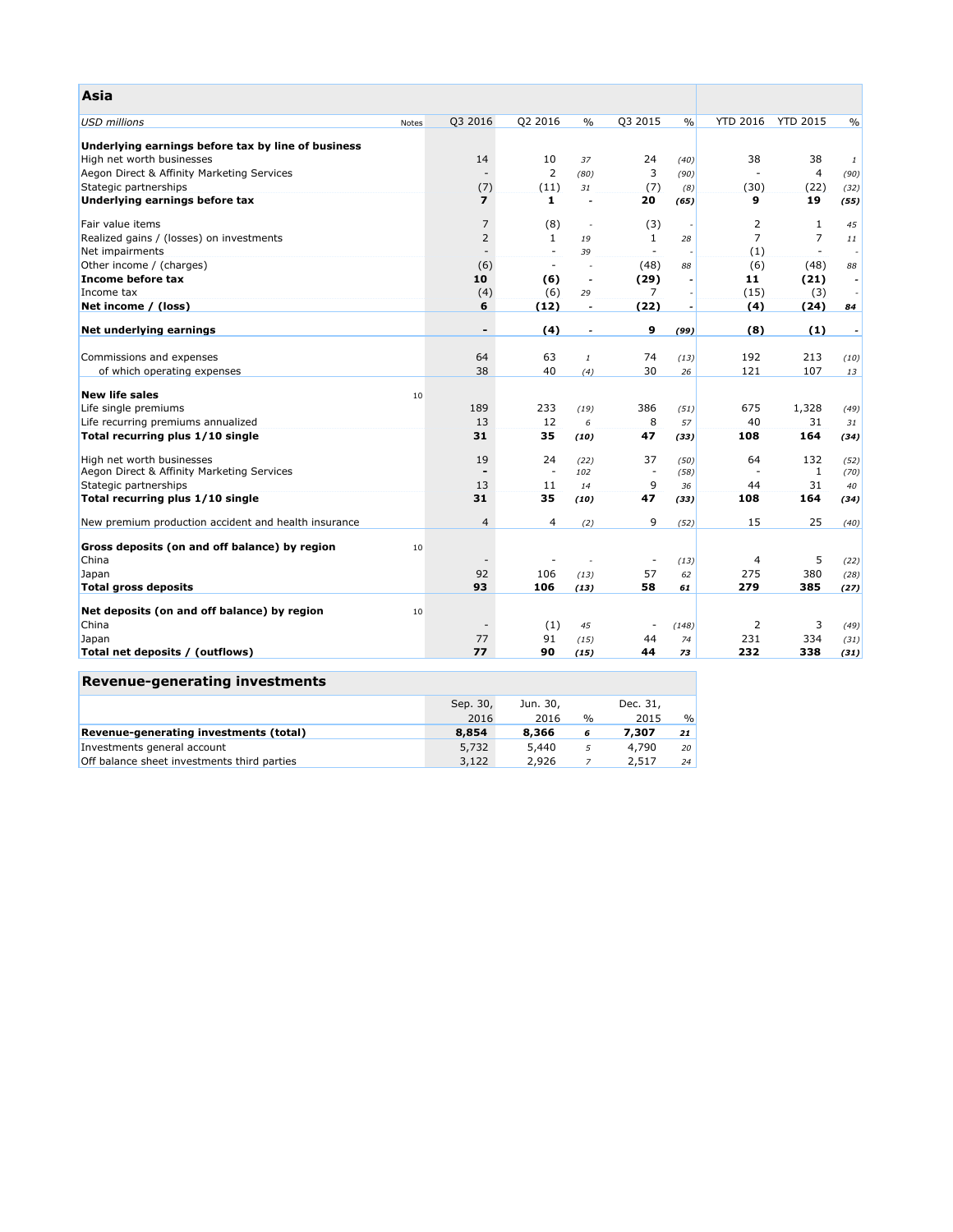| <b>Asset Management</b>                  |                  |                          |                         |         |                    |                 |                 |                          |
|------------------------------------------|------------------|--------------------------|-------------------------|---------|--------------------|-----------------|-----------------|--------------------------|
| <b>EUR</b> millions                      | Q3 2016<br>Notes | Q2 2016                  | $\frac{0}{0}$           | Q3 2015 | $\frac{0}{0}$      | <b>YTD 2016</b> | <b>YTD 2015</b> | $\frac{0}{0}$            |
| Underlying earnings before tax by region |                  |                          |                         |         |                    |                 |                 |                          |
| Americas                                 | 10               | 15                       | (31)                    | 13      | (24)               | 42              | 45              | (8)                      |
| The Netherlands                          | $\overline{a}$   | $\overline{2}$           | 79                      | 3       | 25                 | 9               | 10              | (11)                     |
| United Kingdom                           | 6                | 8                        | (26)                    | 8       | (25)               | 23              | 24              | (5)                      |
| Rest of World                            | (2)              | $\overline{\phantom{a}}$ |                         | (3)     | 36                 | (4)             | (4)             | 17                       |
| Strategic partnerships                   | 14               | 12                       | 12                      | 18      | (23)               | 45              | 57              | (22)                     |
| Underlying earnings before tax           | 32               | 37                       | (12)                    | 40      | (19)               | 114             | 132             | (14)                     |
| Realized gains / (losses) on investments | $\overline{2}$   | $\mathbf{1}$             | 143                     | $\sim$  |                    | 3               | 3               | 14                       |
| Income before tax                        | 34               | 38                       | (9)                     | 40      | (15)               | 117             | 135             | (13)                     |
| Income tax                               | (11)             | (14)                     | 19                      | (10)    | (12)               | (37)            | (38)            | 2                        |
| Net income / (loss)                      | 23               | 24                       | (4)                     | 30      | (24)               | 79              | 97              | (18)                     |
| Net underlying earnings                  | 22               | 24                       | (8)                     | 30      | (28)               | 77              | 95              | (19)                     |
| Revenues                                 |                  |                          |                         |         |                    |                 |                 |                          |
| Management fees                          | 123              | 126                      | (2)                     | 127     | (3)                | 376             | 368             | $\overline{2}$           |
| Performance fees                         | 8                | $\overline{4}$           | 106                     | 9       | (15)               | 28              | 36              | (23)                     |
| Other                                    | 13               | 19                       | (28)                    | 14      | (7)                | 48              | 48              |                          |
| Total income *                           | 145              | 148                      | (2)                     | 151     | (4)                | 452             | 452             | $\overline{\phantom{a}}$ |
| General account                          | 40               | 40                       | 1                       | 42      | (5)                | 123             | 127             | (3)                      |
| Third-party                              | 104              | 108                      | (4)                     | 108     | (4)                | 328             | 325             | 1                        |
| Of which affiliates                      | 26               | 29                       | (11)                    | 30      | (15)               | 84              | 93              | (11)                     |
| Of which other third-party               | 79               | 80                       | (1)                     | 78      | $\it 1$            | 245             | 232             | 6                        |
| Total income *                           | 145              | 148                      | (2)                     | 151     | (4)                | 452             | 452             | $\overline{\phantom{a}}$ |
| <b>Operating Expenses</b>                | 112              | 110                      | $\overline{\mathbf{z}}$ | 110     | $\pmb{\mathit{1}}$ | 336             | 319             | 6                        |
| Cost / income ratio                      | 77.4%            | 74.3%                    | $\overline{4}$          | 73.2%   | 6                  | 74.4%           | 70.5%           | 6                        |
| Gross flows other third-party            |                  |                          |                         |         |                    |                 |                 |                          |
| Americas                                 | 1,321            | 1,093                    | 21                      | 553     | 139                | 3,217           | 1,620           | 99                       |
| The Netherlands                          | 1,405            | 682                      | 106                     | 708     | 99                 | 3,844           | 2,033           | 89                       |
| United Kingdom                           | 1,087            | 1,341                    | (19)                    | 1,639   | (34)               | 3,984           | 5,339           | (25)                     |
| Rest of World **                         | 65               | (289)                    | ä,                      | (625)   |                    | (301)           | (571)           | 47                       |
| Strategic partnerships                   | 8,563            | 7,680                    | $1\,1$                  | 7,965   | 8                  | 25,296          | 13,222          | 91                       |
| Gross flows other third-party            | 12,442           | 10,506                   | 18                      | 10,240  | 22                 | 36,040          | 21,643          | 67                       |
| Net flows other third-party              |                  |                          |                         |         |                    |                 |                 |                          |
| Americas                                 | 477              | 681                      | (30)                    | 160     | 198                | 719             | 71              |                          |
| The Netherlands                          | 1,206            | 481                      | 151                     | 48      |                    | 3,317           | 976             |                          |
| United Kingdom                           | (527)            | (373)                    | (41)                    | 589     |                    | (542)           | 2,360           |                          |
| Rest of World **                         | 82               | 44                       | 84                      | (252)   |                    | 19              | (236)           |                          |
| Strategic partnerships                   | 143              | 212                      | (33)                    | 2,960   | (95)               | 1,152           | 3,402           | (66)                     |
| Net flows other third-party              | 1,380            | 1,046                    | 32                      | 3,505   | (61)               | 4,666           | 6,574           | (29)                     |

\* Net fees and commissions \*\* Rest of world include intragoup eliminations from internal sub-advised agreements.

| Assets under management              |          |          |                |          |                |
|--------------------------------------|----------|----------|----------------|----------|----------------|
|                                      | Sep. 30, | Jun. 30, |                | Dec. 31, |                |
|                                      | 2016     | 2016     | $\%$           | 2015     | %              |
| Americas                             | 123,898  | 133,335  | (7)            | 126,330  | (2)            |
| The Netherlands                      | 92,369   | 90,066   | 3              | 82,241   | 12             |
| United Kingdom                       | 59,288   | 60,280   | (2)            | 76,982   | (23)           |
| Rest of World                        | 2,387    | 2,271    | 5              | 2,202    | 8              |
| Strategic partnerships               | 58,445   | 57,512   | 2              | 57,782   | 1 <sup>1</sup> |
| <b>Total assets under management</b> | 336,386  | 343,464  | (2)            | 345,537  | (3)            |
| General Account *                    | 131,559  | 131,668  | ٠              | 132,218  |                |
| Third-party                          | 204,827  | 211,797  | (3)            | 213,320  | (4)            |
| Of which affiliates                  | 72,771   | 82,188   | (11)           | 85,990   | (15)           |
| Of which other third-party **        | 132,056  | 129,609  | $\overline{c}$ | 127,329  | 4 <sup>1</sup> |

\* Please note that the numbers provided in this line are also included in other primary segments.

\*\*Includes pooled fund sales that are recognized on the balance sheet of Aegon UK.

These assets are eliminated in our consolidated revenue generating investments.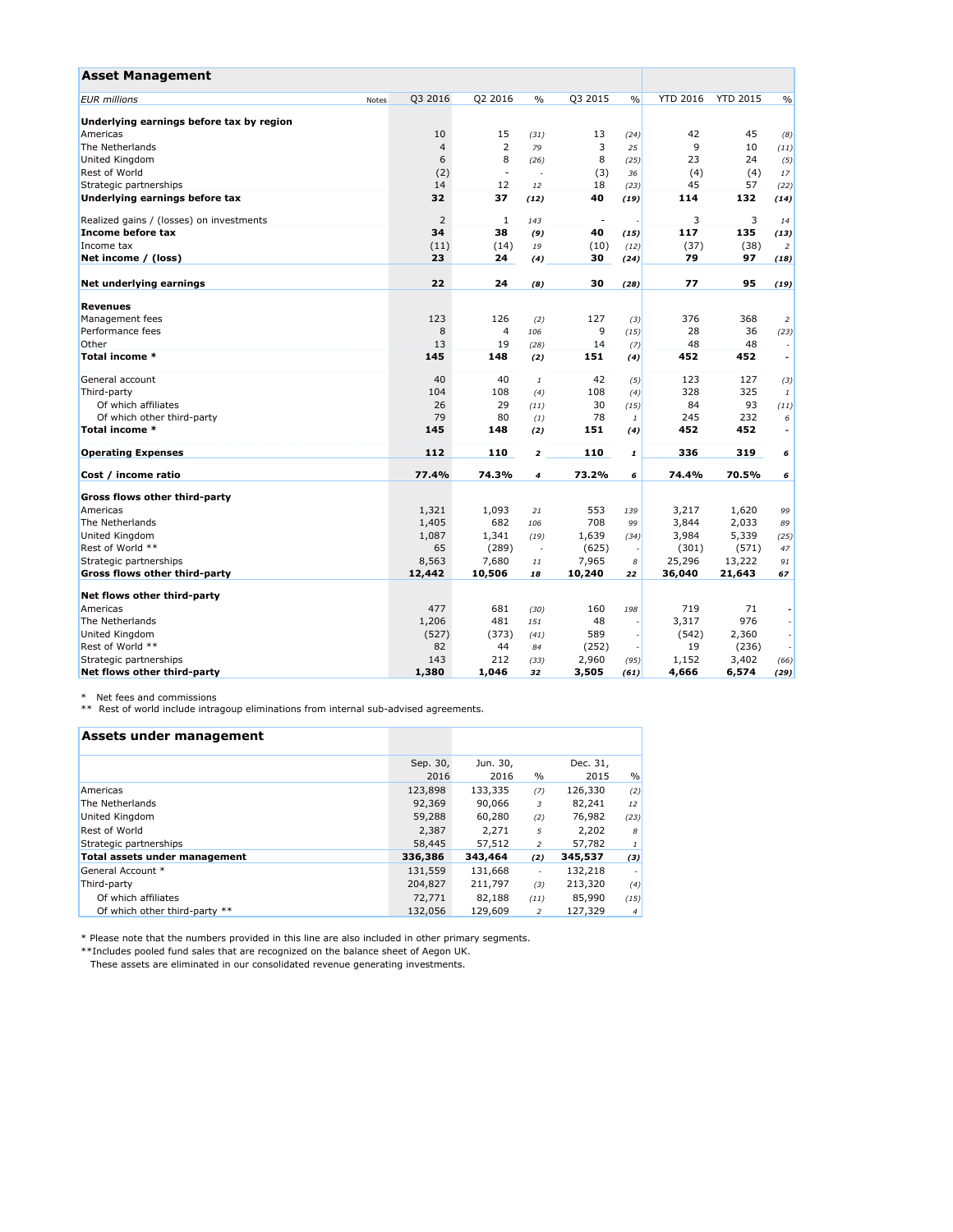| Market consistent value of new business |         |              |               |              |      |                 |                 |               |
|-----------------------------------------|---------|--------------|---------------|--------------|------|-----------------|-----------------|---------------|
|                                         |         | <b>MCVNB</b> |               | <b>MCVNB</b> |      |                 |                 |               |
| EUR millions, after tax                 | Q3 2016 | 02 2016      | $\frac{0}{0}$ | 03 2015      | $\%$ | <b>YTD 2016</b> | <b>YTD 2015</b> | $\frac{0}{0}$ |
|                                         |         |              |               |              |      |                 |                 |               |
| Americas                                | 56      | 62           | (9)           | 99           | (43) | 199             | 253             | (21)          |
| Europe                                  | 14      | 39           | (63)          | 19           | (26) | 109             | 167             | (35)          |
| Asia                                    | (1)     | (1)          | (45)          |              |      | (6)             | 27              |               |
| <b>Total</b>                            | 70      | 100          | (30)          | 125          | (44) | 302             | 448             | (33)          |

# **Modeled new business: APE**

|                     |       |         | <b>Premium business</b><br><b>APE</b> | <b>Premium business</b><br><b>APE</b> |         |      |                 |                 |               |
|---------------------|-------|---------|---------------------------------------|---------------------------------------|---------|------|-----------------|-----------------|---------------|
| <b>EUR</b> millions | Notes | Q3 2016 | Q2 2016                               | $\%$                                  | Q3 2015 | $\%$ | <b>YTD 2016</b> | <b>YTD 2015</b> | $\frac{0}{0}$ |
|                     |       |         |                                       |                                       |         |      |                 |                 |               |
| Americas            |       | 311     | 320                                   | (3)                                   | 343     | (9)  | 1,017           | 1,136           | (10)          |
| Europe              |       | 219     | 287                                   | (24)                                  | 274     | (20) | 891             | 1,059           | (16)          |
| Asia                |       | 33      | 35                                    | (7)                                   | 49      | (34) | 110             | 169             | (35)          |
| <b>Total</b>        |       | 562     | 642                                   | (12)                                  | 666     | (16) | 2,018           | 2,364           | (15)          |

 $\sim$ 

# **Modeled new business: Deposits**

|                     |       |         | <b>Deposit business</b><br><b>Deposits</b> |      | <b>Deposit business</b><br><b>Deposits</b> |      |                 |                 |               |  |
|---------------------|-------|---------|--------------------------------------------|------|--------------------------------------------|------|-----------------|-----------------|---------------|--|
| <b>EUR</b> millions | Notes | Q3 2016 | Q2 2016                                    | $\%$ | Q3 2015                                    | $\%$ | <b>YTD 2016</b> | <b>YTD 2015</b> | $\frac{0}{0}$ |  |
|                     |       |         |                                            |      |                                            |      |                 |                 |               |  |
| Americas            |       | 3,948   | 4,462                                      | (12) | 6,263                                      | (37) | 14,459          | 20,655          | (30)          |  |
| Europe              |       | 64      | 69                                         | (8)  | 114                                        | (44) | 202             | 307             | (34)          |  |
| Asia                |       | 83      | 94                                         | (12) | 52                                         | 60   | 250             | 345             | (28)          |  |
| <b>Total</b>        |       | 4,094   | 4,625                                      | (11) | 6,429                                      | (36) | 14,911          | 21,306          | (30)          |  |

| <b>MCVNB/PVNBP summary</b> |       |              |              |                         |                       |                         |              |                         |                       |
|----------------------------|-------|--------------|--------------|-------------------------|-----------------------|-------------------------|--------------|-------------------------|-----------------------|
|                            |       |              |              | <b>Premium business</b> |                       | <b>Premium business</b> |              |                         |                       |
|                            |       | <b>MCVNB</b> | <b>PVNBP</b> | MCVNB/<br><b>PVNBP</b>  | MCVNB /<br><b>APE</b> | <b>MCVNB</b>            | <b>PVNBP</b> | MCVNB /<br><b>PVNBP</b> | <b>MCVNB</b><br>/ APE |
| <b>EUR</b> millions        | Notes | Q3 2016      |              | $\%$                    | $\%$                  | <b>YTD 2016</b>         |              | $\%$                    | $\%$                  |
|                            | 8     |              |              |                         |                       |                         |              |                         |                       |
| Americas                   |       | 60           | 1,500        | 4.0                     | 19.3                  | 195                     | 4,590        | 4.2                     | 19.1                  |
| Europe                     |       | 17           | 2,955        | 0.6                     | 7.8                   | 106                     | 10,173       | 1.0                     | 12.0                  |
| Asia                       |       | (2)          | 260          | (0.7)                   | (5.7)                 | (9)                     | 880          | (1.0)                   | (7.8)                 |
| <b>Total</b>               |       | 75           | 4,715        | 1.6                     | 13.4                  | 293                     | 15,644       | 1.9                     | 14.5                  |

|                     |              | <b>Deposit business</b> |                         |                            | <b>Deposit business</b> |                 |                        |                     |  |  |
|---------------------|--------------|-------------------------|-------------------------|----------------------------|-------------------------|-----------------|------------------------|---------------------|--|--|
|                     | <b>MCVNB</b> | <b>PVNBP</b>            | MCVNB /<br><b>PVNBP</b> | MCVNB /<br><b>Deposits</b> | <b>MCVNB</b>            | <b>PVNBP</b>    | MCVNB/<br><b>PVNBP</b> | MCVNB /<br>Deposits |  |  |
| <b>EUR</b> millions | Notes        | Q3 2016                 | $\frac{0}{0}$           | $\frac{0}{0}$              |                         | <b>YTD 2016</b> | $\frac{0}{0}$          | $\frac{0}{0}$       |  |  |
|                     | 8            |                         |                         |                            |                         |                 |                        |                     |  |  |
| Americas            |              | (4)<br>7,082            |                         |                            | 4                       | 22,562          | 0.0                    | 0.0                 |  |  |
| Europe              |              | (3)<br>289              | (0.9)                   | (4.2)                      |                         | 709             | 0.4                    | 1.3                 |  |  |
| Asia                |              | 83                      | 0.9                     | 0.9                        |                         | 250             | 1.0                    | 1.0                 |  |  |
| <b>Total</b>        |              | (6)<br>7,454            | (0.1)                   | <b>COLUM</b>               | 9                       | 23,521          | 0.0                    | 0.1                 |  |  |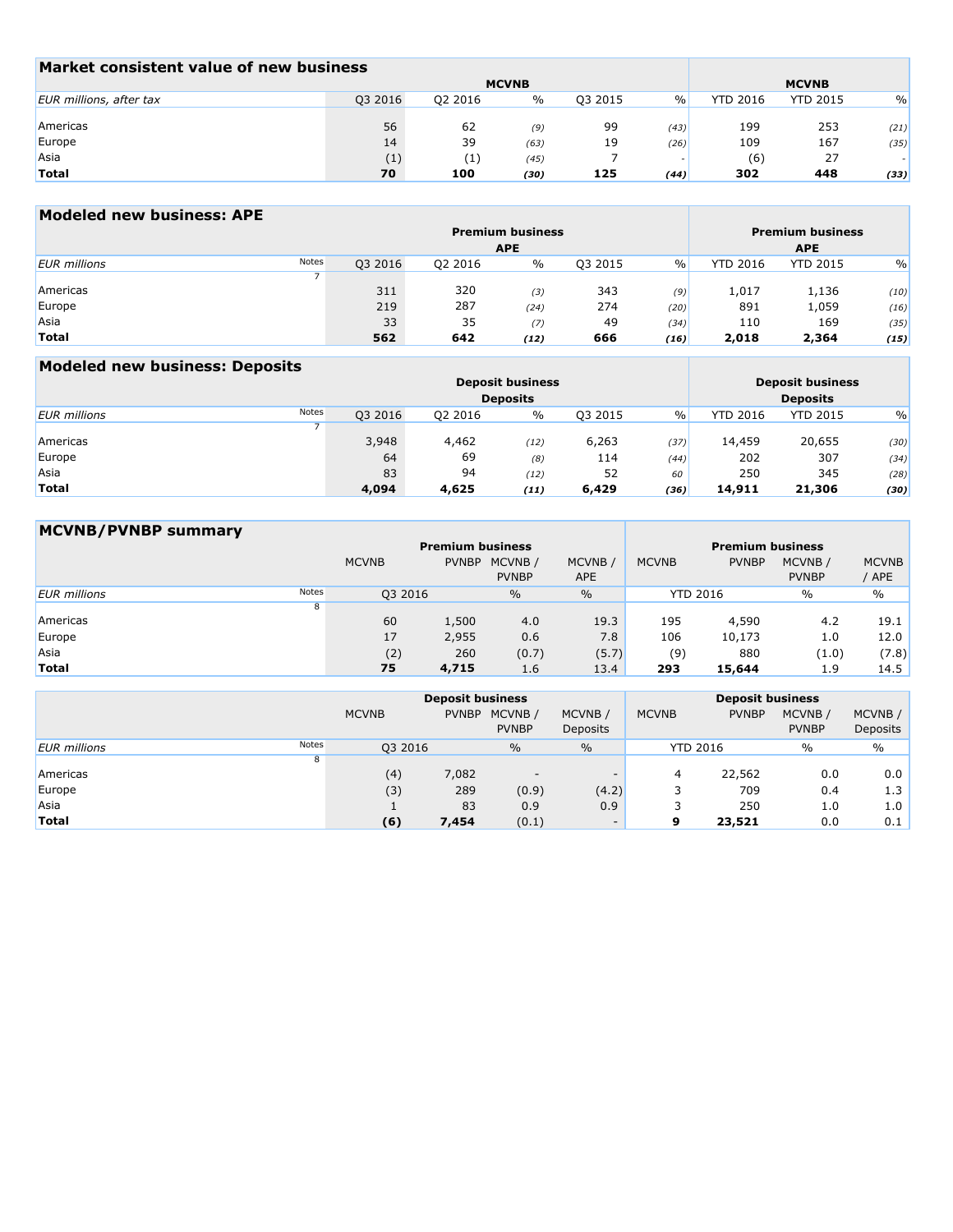#### **Notes:**

<sup>1)</sup> For segment reporting purposes underlying earnings before tax, net underlying earnings, commissions and expenses, operating expenses, income tax (including joint ventures (jv's) and associated companies), income before tax (including jv's and associated companies) and market consistent value of new business are calculated by consolidating on a proportionate basis the revenues and expenses of Aegon's joint ventures and Aegon's associates. Aegon believes that these non-IFRS measures provide meaningful information about the underlying results of Aegon's business, including insight into the financial measures that Aegon's senior management uses in managing the business. Among other things, Aegon's senior management is compensated based in part on Aegon's results against targets using the non-IFRS measures presented here. While other insurers in Aegon's peer group present substantially similar non-IFRS measures, the non-IFRS measures presented in this document may nevertheless differ from the non-IFRS measures presented by other insurers. There is no standardized meaning to these measures under IFRS or any other recognized set of accounting standards. Readers are cautioned to consider carefully the different ways in which Aegon and its peers present similar information before comparing them.

Aegon believes the non-IFRS measures shown herein, when read together with Aegon's reported IFRS financial statements, provide meaningful supplemental information for the investing public to evaluate Aegon's business after eliminating the impact of current IFRS accounting policies for financial instruments and insurance contracts, which embed a number of accounting policy alternatives that companies may select in presenting their results (i.e. companies can use different local GAAPs to measure the insurance contract liability) and that can make the comparability from period to period difficult.

For a definition of underlying earnings and the reconciliation from underlying earnings before tax to income before tax, being the most comparable IFRS measure, reference is made to Note 3 "Segment information" of Aegon's condensed consolidated interim financial statements.

Aegon segment reporting is based on the businesses as presented in internal reports that are regularly reviewed by the Executive Board which is regarded as the chief operating decision maker. For Europe, the underlying businesses (the Netherlands, United Kingdom including VA Europe, Central & Eastern Europe and Spain & Portugal) are separate operating segments which under IFRS 8 cannot be aggregated, therefore further details will be provided for these operating segments in the Europe section.

- $^{2)}$  Sales is defined as new recurring premiums plus 1/10 of single premiums plus 1/10 of gross deposits plus new premium production accident and health plus new premium production general insurance.
- <sup>3)</sup> The present value, at point of sale, of all cashflows for new business written during the reporting period, calculated using approximate point of sale economics assumptions. Market consistent value of new business is calculated using a risk neutral approach, ignoring the investment returns expected to be earned in the future in excess of risk free rates (swap curves), with the exception of an allowance for liquidity premium. The Swap curve is extrapolated beyond the last liquid point to an ultimate forward rate. The market consistent value of new business is calculated on a post tax basis, after allowing for the time value financial options and guarentees, a market value margin for nonhedgeable non-financial risks and the costs of non-hedgeable stranded capital.
- $4$ ) Return on equity is a ratio calculated by dividing the net underlying earnings after cost of leverage, by the average shareholders' equity excluding the revaluation reserve, cash flow hedge reserve and the net deficit or surplus related to defined benefit plans.

<sup>5)</sup> Included in other income/(charges) are income/charges made to policyholders with respect to income tax in the United Kingdom.

- <sup>6)</sup> Includes production on investment contracts without a discretionary participation feature of which the proceeds are not recognized as
- revenues but are directly added to Aegon's investment contract liabilities for UK.
- <sup>7)</sup> APE = recurring premium +  $1/10$  single premium.
- <sup>8)</sup> PVNBP: Present value of new business premiums (PVNBP) is the premiums for the new business sold during the reporting period, projected using assumptions and projection periods that are consistent with those used to calculate the market consistent value of new business, discounted back to point of sale using the swap curve (plus liquidity premium where applicable). The Swap curve is extrapolated beyond the last liquid point to an ultimate forward rate.
- <sup>9)</sup> Reconciliation of operating expenses, used for segment reporting, to Aegon's IFRS based operating expenses.

|                                                   |      | 03 2016 YTD 2016 |
|---------------------------------------------------|------|------------------|
| Employee expenses                                 | 549  | 1,704            |
| Administrative expenses                           | 300  | 931              |
| <b>Operating expenses for IFRS reporting</b>      | 850  | 2,636            |
| Operating expenses related to jv's and associates | (50) | (150)            |
| Operating expenses in earnings release            | 900  | 2,786            |

<sup>10)</sup> New life sales, gross deposits and net deposits data include results from Aegon's joint ventures and Aegon's associates consolidated on a proportionate basis.

- <sup>11)</sup> Capital Generation reflects the sum of the return on free surplus, earnings on in-force business, release of required surplus on in-force business reduced by new business first year strain and required surplus on new business. Capital Generation is defined as the capital generated in a local operating unit measured as the change in the local binding capital metric (according to Aegon's Capital Policy) for that period and after investments in new business. Capital Generation is a non-IFRS financial measure that should not be confused with cash flow from operations or any other cash flow measure calculated in accordance with IFRS. Management believes that Capital Generation provides meaningful information to investors regarding capital generated on a net basis by Aegon's operating subsidiaries that may be available at the holding company. Because elements of Capital Generation are calculated in accordance with local solvency requirements rather than in accordance with any recognized body of accounting principles, there is no IFRS financial measure that is directly comparable to Capital Generation.
- a) The calculation of the Solvency II capital surplus and ratio are based on Solvency II requirements. For insurance entities in Solvency II equivalent regimes (United States, Bermuda and Brazil) local regulatory solvency measurements are used. Specifically, required capital for the life insurance companies in the US is calculated as two and a half times (250%) the upper end of the Company Action Level range (200% of Authorized Control Level) as applied by the National Association of Insurance Commissioners in the US. For entities in financial sectors other than the insurance sector, the solvency requirements of the appropriate regulatory framework are taken into account in the group ratio. The group ratio does not include Aegon Bank N.V. As the UK With-Profit funds is ring fenced, no surplus is taken into account regarding the UK With-Profit funds for Aegon UK and Group numbers.
- b) The results in this release are unaudited.

c) The numbers in this press release to all periods reported, where applicable, have been adjusted for the impacts of Aegon's voluntary changes in accounting policies implemented effective January 1, 2016. Please refer to note 2.1 to the Q2 2016 Condensed Consolidated Interim Financial Statements for more details about Aegon's voluntary changes in accounting policies.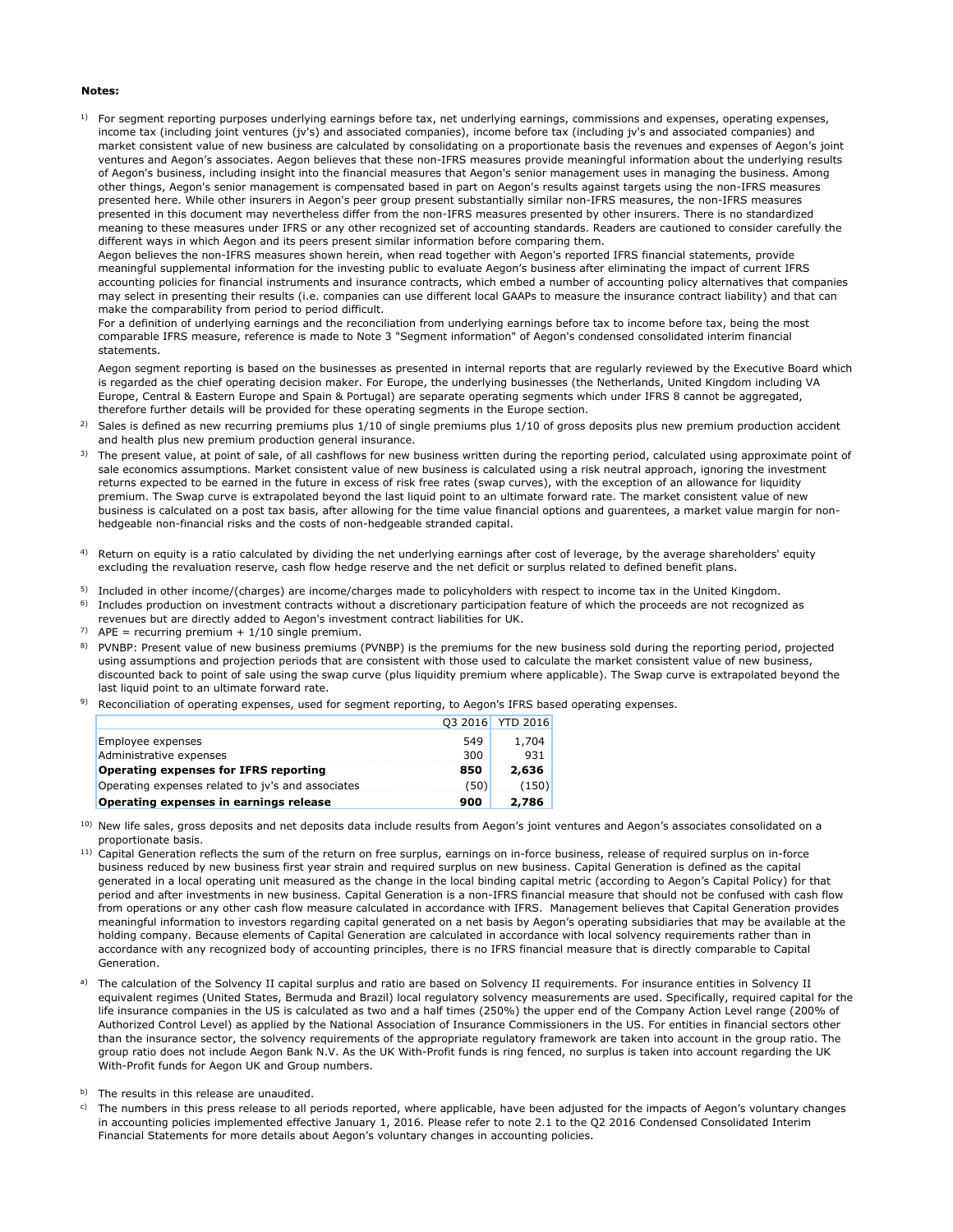## **Currencies**

Income statement items: average rate 1 EUR = USD 1.1161 (2015: USD 1.1150). Income statement items: average rate 1 EUR = GBP 0.8019 (2015: GBP 0.7272). Balance sheet items: closing rate 1 EUR = USD 1.1238 (2015: USD 1.1163; year-end 2015: USD 1.0863). Balance sheet items: closing rate 1 EUR = GBP 0.8651 (2015: GBP 0.7369; year-end 2015: GBP 0.7370).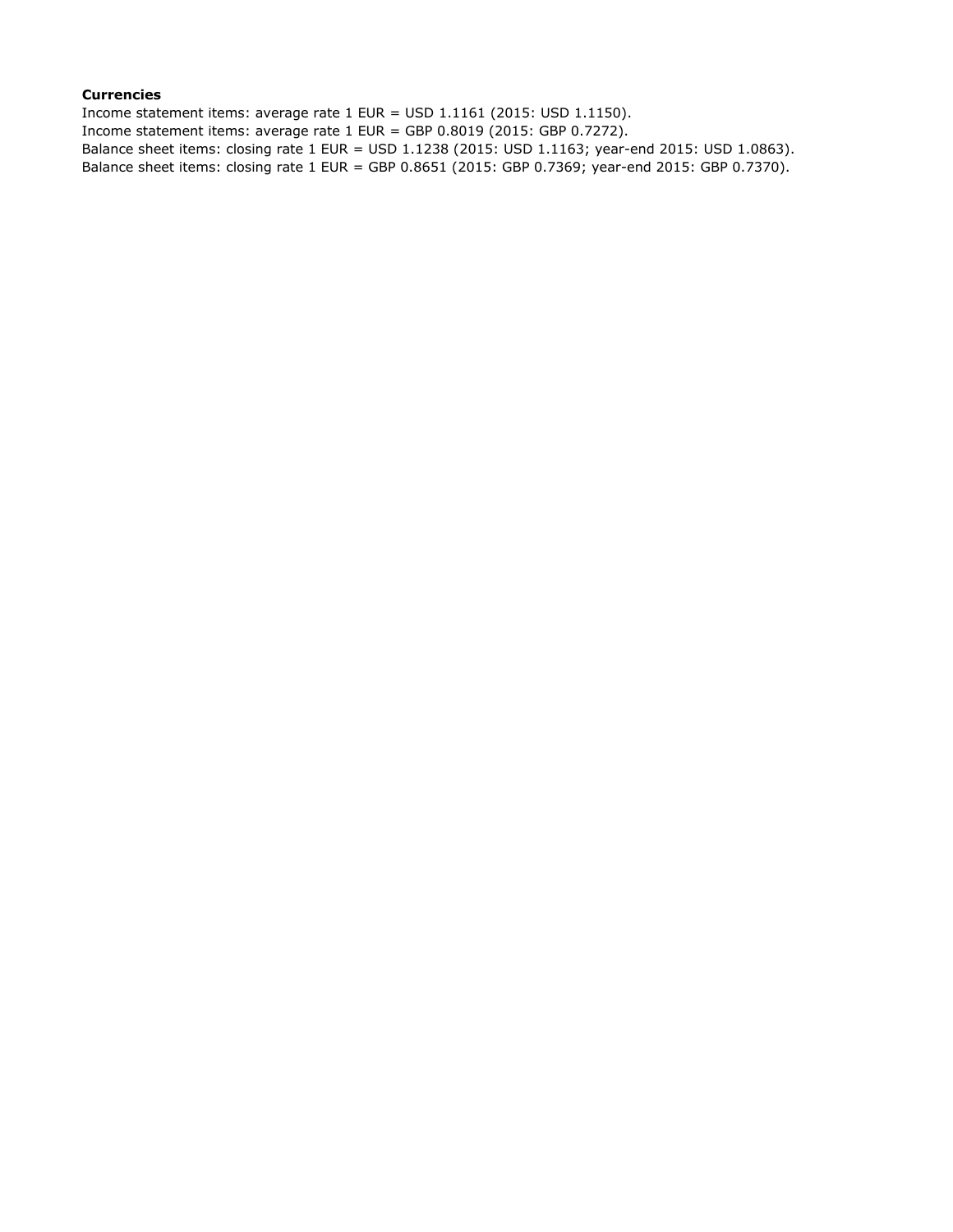| <b>Kerncijfers</b>                       |       |                   |                          |            |                |         |         |      |
|------------------------------------------|-------|-------------------|--------------------------|------------|----------------|---------|---------|------|
| bedragen in EUR miljoenen                |       | Kw3 2016 Kw2 2016 |                          | % Kw3 2015 | $\frac{9}{0}$  | 9M 2016 | 9M 2015 | $\%$ |
| Onderliggend resultaat voor belastingen* | 461   | 435               | 6                        | 495        | (7)            | 1,359   | 1,432   | (5)  |
| Nettowinst / (verlies)                   | 358   | (385)             | $\overline{\phantom{a}}$ | (551)      |                | 116     | 57      | 103  |
| Verkoop                                  | 2,904 | 2,765             | 5                        | 2,564      | 13             | 9,229   | 7,524   | 23   |
| Marktconforme waarde nieuwe productie    | 70    | 100               | (30)                     | 125        | (44)           | 302     | 448     | (33) |
| Rendement op eigen vermogen              | 7.7%  | 6.8%              | 14                       | 7.6%       | $\overline{2}$ | 7.2%    | 7.2%    |      |